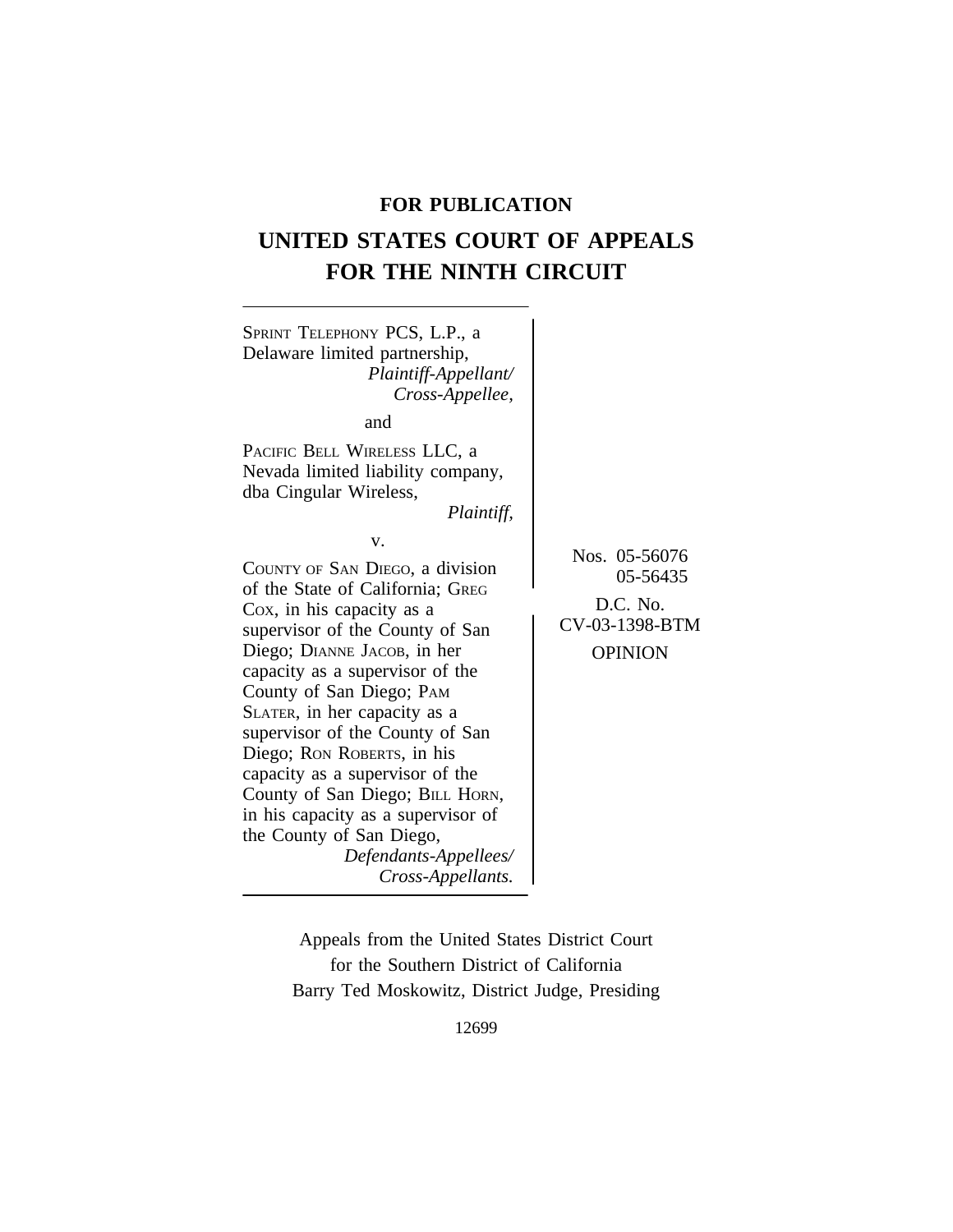Argued and Submitted June 24, 2008—Pasadena, California

Filed September 11, 2008

Before: Alex Kozinski, Chief Judge, and Andrew J. Kleinfeld, Michael Daly Hawkins, A. Wallace Tashima, Sidney R. Thomas, Barry G. Silverman, Susan P. Graber, Ronald M. Gould, Marsha S. Berzon, Richard C. Tallman, and Jay S. Bybee, Circuit Judges.

> Opinion by Judge Graber; Concurrence by Judge Gould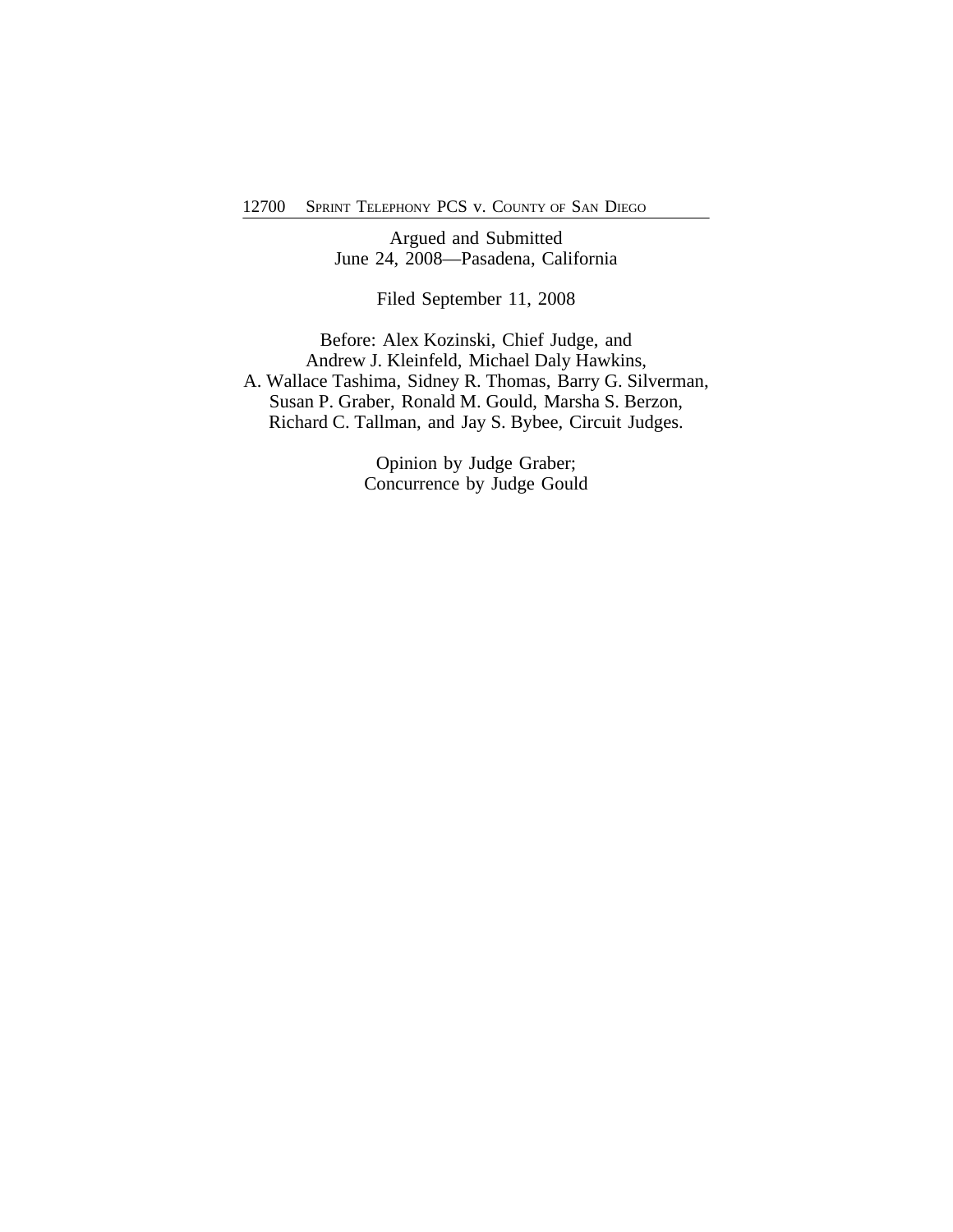#### **COUNSEL**

Daniel T. Pascucci and Nathan R. Hamler, Mintz Levin Cohn Ferris Glovsky and Popeo PC, San Diego, California, for the plaintiff-appellant/cross-appellee.

Thomas D. Bunton, Senior Deputy County Counsel, County of San Diego, San Diego, California, for the defendantsappellees-cross-appellants.

Andrew G. McBride and Joshua S. Turner, Wiley Rein LLP, Washington, D.C.; William K. Sanders, Deputy City Attorney, San Francisco, California; Joseph Van Eaton, Miller & Van Eaton, P.L.L.C., Washington, D.C.; John J. Flynn III, Nossaman, Guthner, Knox & Elliott, LLP, Irvine, California; T. Scott Thompson, Davis Wright Tremaine, LLP, Washington, D.C.; and Elaine Duncan and Jesus G. Roman, Verizon California, Inc., Thousand Oaks, California, for amici curiae.

#### **OPINION**

GRABER, Circuit Judge:

The Telecommunications Act of 1996, Pub. L. No. 104- 104, 110 Stat. 56 (codified as amended in U.S.C. Titles 15, 18 & 47) ("the Act"), precludes state and local governments from enacting ordinances that prohibit or have the effect of prohibiting the provision of telecommunications services, including wireless services. In 2003, Defendant County of San Diego enacted its Wireless Telecommunications Facilities ordinance. San Diego County Ordinance No. 9549, § 1 (codified as San Diego County Zoning Ord. §§ 6980-6991, 7352 ("the Ordi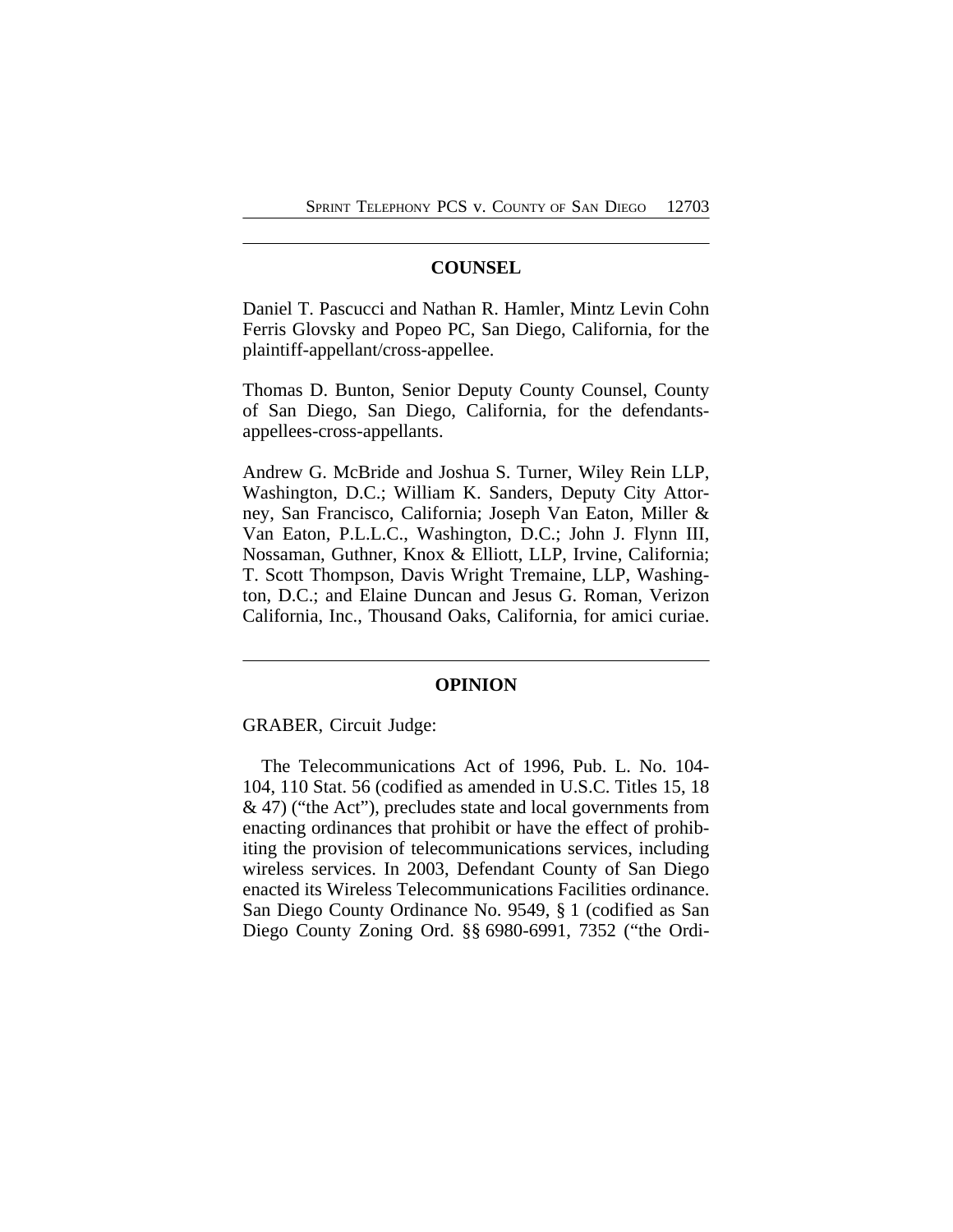nance")). The Ordinance imposes restrictions and permit requirements on the construction and location of wireless telecommunications facilities. Plaintiff Sprint Telephony PCS alleges that, on its face, the Ordinance prohibits or has the effect of prohibiting the provision of wireless telecommunications services, in violation of the Act. The district court permanently enjoined the County from enforcing the Ordinance, and a three-judge panel of this court affirmed. *Sprint Telephony PCS, L.P. v. County of San Diego*, 490 F.3d 700 (9th Cir. 2007). We granted rehearing en banc, 527 F.3d 791 (9th Cir. 2008), and we now reverse.

### FACTUAL AND PROCEDURAL HISTORY

The County of San Diego enacted the Ordinance "to establish comprehensive guidelines for the placement, design and processing of wireless telecommunications facilities in all zones within the County of San Diego." San Diego County Ordinance No. 9549, § 1. The Ordinance categorizes applications for wireless telecommunications facilities into four tiers, depending primarily on the visibility and location of the proposed facility. San Diego County Zoning Ordinance § 6985. For example, an application for a low-visibility structure in an industrial zone generally must meet lesser requirements than an application for a large tower in a residential zone. *Id.*

Regardless of tier, the Ordinance imposes substantive and procedural requirements on applications for wireless facilities. For example, non-camouflaged poles are prohibited in residential and rural zones; certain height and setback restrictions apply in residential zones; and no more than three facilities are allowed on any site, unless "a finding is made that colocation of more facilities is consistent with community character." *Id.* An applicant is required to identify the proposed facility's geographic service area, to submit a "visual impact analysis," and to describe various technical attributes such as height, maintenance requirements, and acoustical information, although some exceptions apply. *Id.* § 6984. The proposed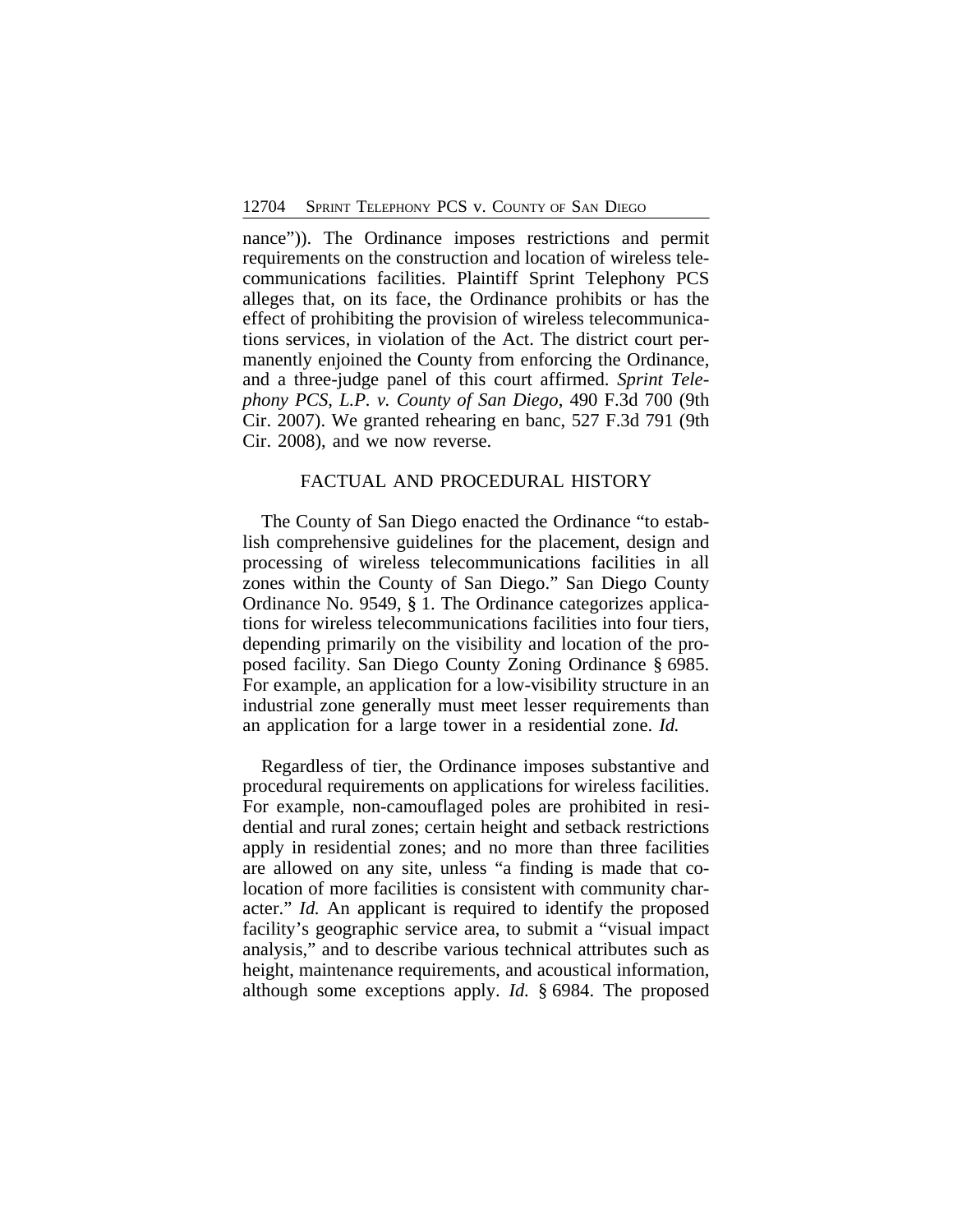facility must be located within specified "preferred zones" or "preferred locations," unless those locations are "not technologically or legally feasible" or "a finding is made that the proposed site is preferable due to aesthetic and community character compatibility." *Id.* § 6986. The proposed facility also must meet many design requirements, primarily related to aesthetics. *Id.* § 6987. The applicant also must perform regular maintenance of the facility, including graffiti removal and proper landscaping. *Id.* § 6988.

General zoning requirements also apply. For example, hearings are conducted before a permit is granted, *id.* § 7356, and on appeal, if requested, *id.* § 7366(h). Before a permit is granted, the zoning board must find:

That the location, size, design, and operating characteristics of the proposed use will be compatible with adjacent uses, residents, buildings, or structures, with consideration given to:

- 1. Harmony in scale, bulk, coverage and density;
- 2. The availability of public facilities, services and utilities;
- 3. The harmful effect, if any, upon desirable neighborhood character;
- 4. The generation of traffic and the capacity and physical character of surrounding streets;
- 5. The suitability of the site for the type and intensity of use or development which is proposed; and to
- 6. Any other relevant impact of the proposed use[.]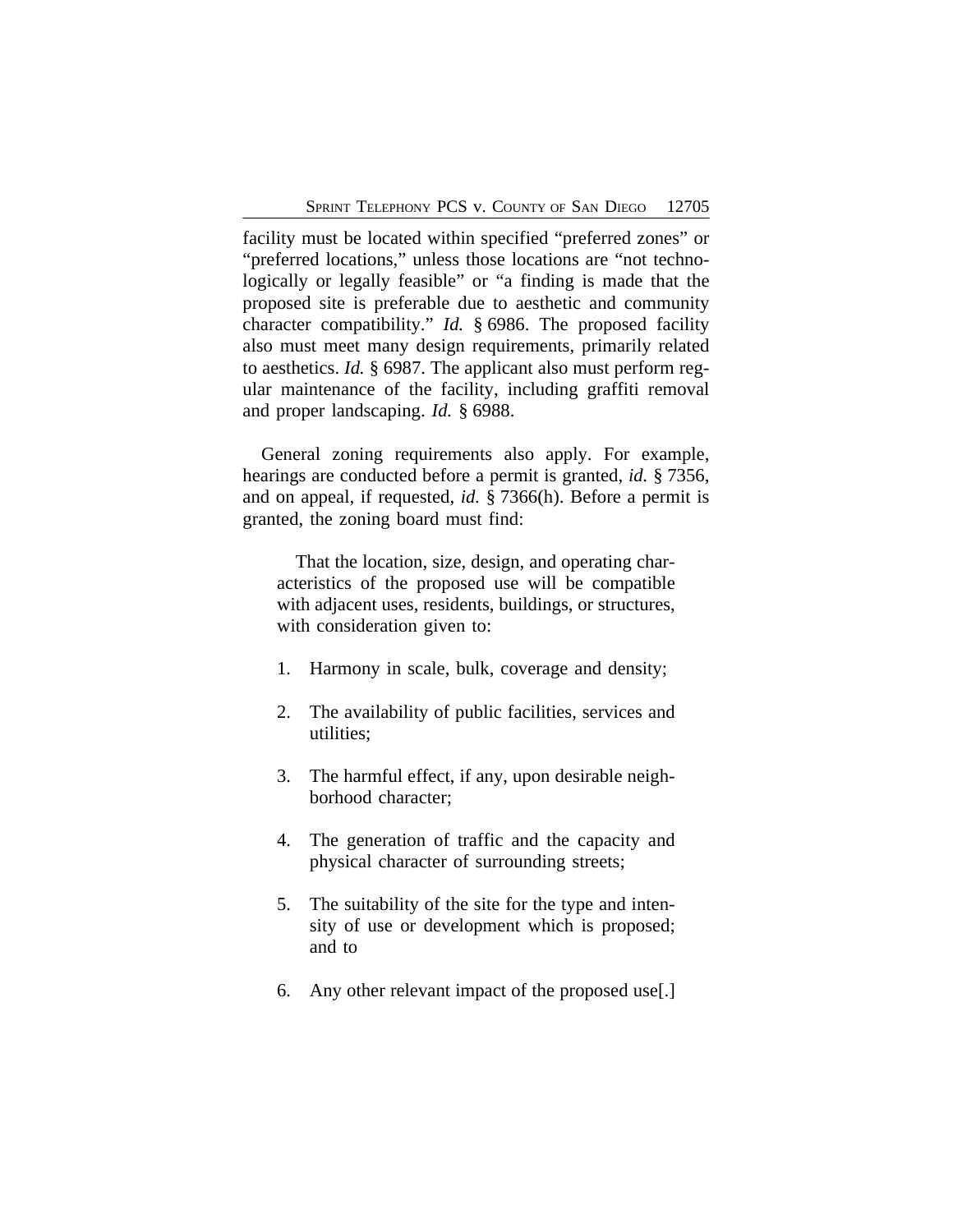*Id.* § 7358(a). The decision-maker retains discretionary authority to deny a use permit application or to grant the application conditionally. *Id.* § 7362.

Soon after the County enacted the Ordinance, Sprint brought this action, alleging that the Ordinance violates 47 U.S.C. § 253(a)**<sup>1</sup>** because, on its face, it prohibits or has the effect of prohibiting Sprint's ability to provide wireless telecommunications services. Sprint sought injunctive and declaratory relief under the Supremacy Clause and 28 U.S.C. § 1331, and damages and attorney fees under 42 U.S.C. § 1983. The County argued that § 253(a) did not apply to the Ordinance, because 47 U.S.C. § 332(c)(7) exclusively governs wireless regulations, and that, in any event, the Ordinance is not an effective prohibition on the provision of wireless services. The County also argued that damages and attorney fees are unavailable because Congress did not create a private right of action enforceable under 42 U.S.C. § 1983.

The district court first held that facial challenges to a local government's wireless regulations could be brought under either § 253(a) or § 332(c)(7), because neither is exclusive. The district court next held, relying on our decision in *City of Auburn v. Qwest Corp.*, 260 F.3d 1160 (9th Cir. 2001), that the Ordinance violated  $\S 253(a)$ . The district court therefore permanently enjoined the County from enforcing the Ordinance against Sprint. Finally, the district court held that a claim under 42 U.S.C. § 1983 for a violation of § 253(a) was not cognizable and granted summary judgment to the County on that claim. The parties cross-appealed. A three-judge panel of this court affirmed, and we granted rehearing en banc.

<sup>&</sup>lt;sup>1</sup>In its complaint, Sprint also alleged that the Ordinance violated another subsection of 47 U.S.C. § 253. The district court dismissed that cause of action for failure to prosecute, and Sprint does not challenge that dismissal on appeal.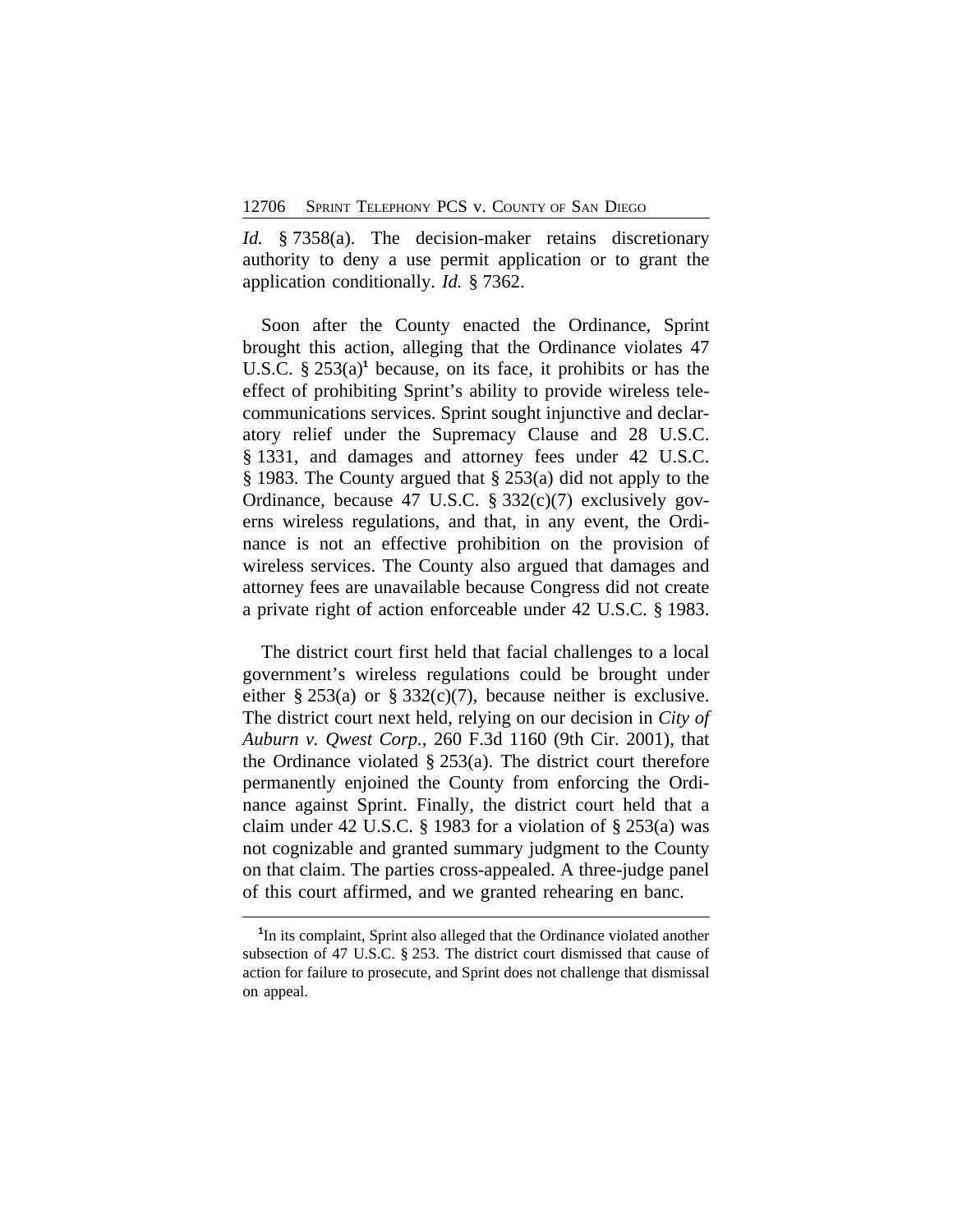#### STANDARDS OF REVIEW

We review for abuse of discretion the district court's grant of a permanent injunction, but review its underlying determinations "by the standard that applies to that determination." *Ting v. AT&T*, 319 F.3d 1126, 1134-35 (9th Cir. 2003).

#### DISCUSSION

Sprint argues that, on its face, the Ordinance prohibits or has the effect of prohibiting the provision of wireless telecommunications services, in violation of the Act. As a threshold issue, the parties dispute *which* provision of the Act—47 U.S.C. § 253(a) or 47 U.S.C. § 332(c)(7)(B)(i)(II)—applies to this case.

## A. *The Effective Prohibition Clauses of 47 U.S.C. § 253(a) and 47 U.S.C. § 332(c)(7)(B)(i)(II)*

When Congress passed the Act, it expressed its intent "to promote competition and reduce regulation in order to secure lower prices and higher quality services for American telecommunications consumers and encourage the rapid deployment of new telecommunications technologies." 110 Stat. at 56; *see also Ting*, 319 F.3d at 1143 ("[T]he purpose of the . . . Act is to 'provide for a pro-competitive, deregulatory national policy framework . . . by opening all telecommunications markets to competition.' " (quoting H.R. Rep. No. 104-458, at 113 (1996) (Conf. Rep.), *reprinted in* 1996 U.S.C.C.A.N. 124, 124)). The Act "represents a dramatic shift in the nature of telecommunications regulation." *Cablevision of Boston, Inc. v. Pub. Improvement Comm'n*, 184 F.3d 88, 97 (1st Cir. 1999); *see also Ting*, 319 F.3d at 1143 (characterizing the Act as a "dramatic break with the past"). Congress chose to "end[ ] the States' longstanding practice of granting and maintaining local exchange monopolies." *AT&T Corp. v. Iowa Utils. Bd.*, 525 U.S. 366, 405 (1999) (Thomas, J., concurring in part, dissenting in part).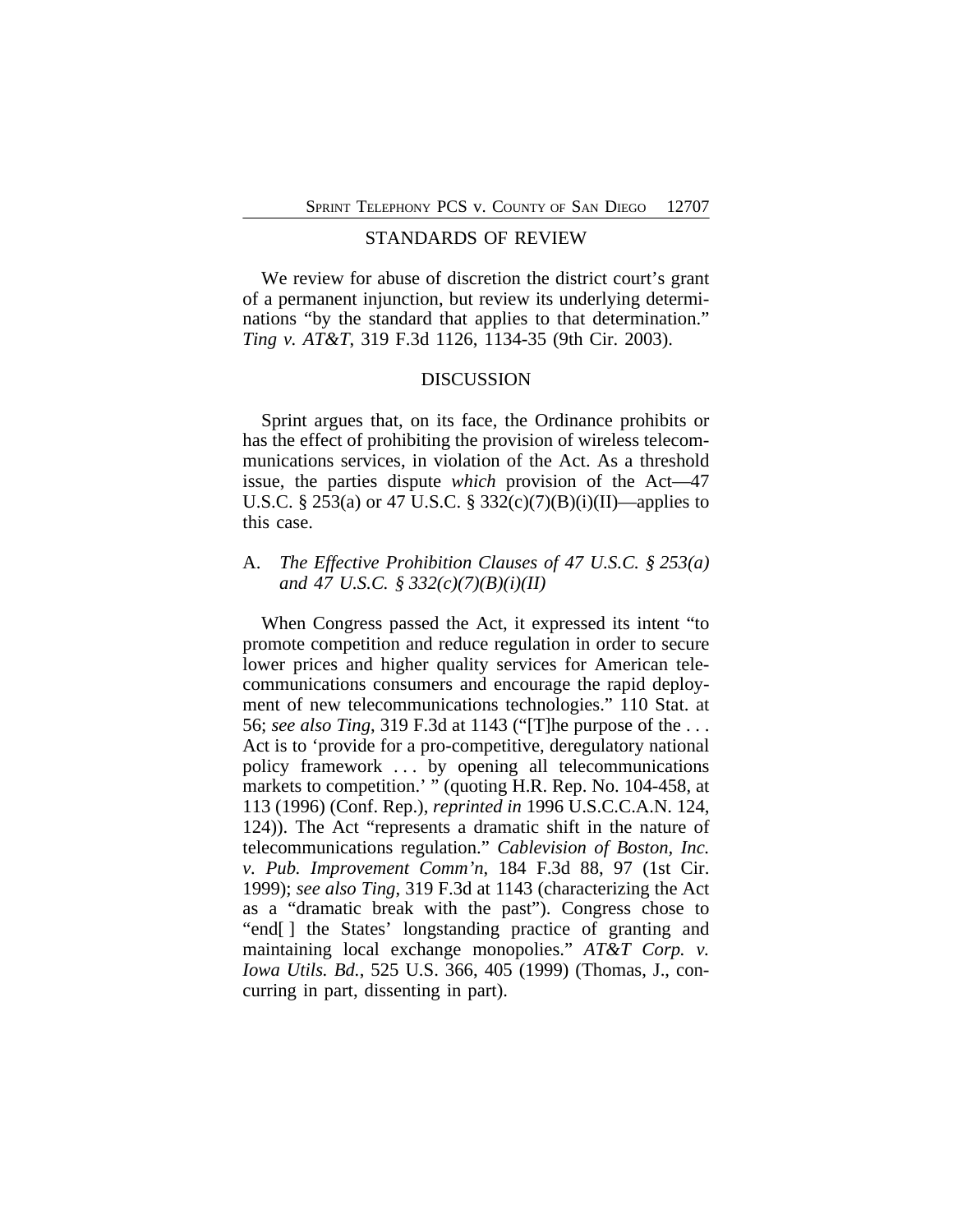**[1]** Congress did so by enacting 47 U.S.C. § 253, a new statutory section that preempts state and local regulations that maintain the monopoly status of a telecommunications service provider. *See Cablevision of Boston*, 184 F.3d at 98 ("Congress apparently feared that some states and municipalities might prefer to maintain the monopoly status of certain providers . . . . Section 253(a) takes that choice away from them. . . ."). Section 253(a) states: "No State or local statute or regulation, or other State or local legal requirement, may prohibit or have the effect of prohibiting the ability of any entity to provide any interstate or intrastate telecommunications service."

The Act also contained new provisions applicable only to *wireless* telecommunications service providers. The House originally proposed legislation requiring the Federal Communications Commission ("FCC") to regulate directly the placement of wireless telecommunications facilities. *See* H.R. Rep. No. 104-204(I), § 107, at 94 (1995), *reprinted in* 1996 U.S.C.C.A.N. 10, 61. But the House and Senate conferees decided instead to "preserve[ ] the authority of State and local governments over zoning and land use matters except in the limited circumstances set forth in the conference agreement." H.R. Rep. No. 104-458, § 704, at 207-08 (1996) (Conf. Rep.), *reprinted in* 1996 U.S.C.C.A.N. 124, 222.

**[2]** Accordingly, at the same time, Congress also enacted 47 U.S.C. § 332(c)(7). Section 332(c)(7)(A) preserves the authority of local governments over zoning decisions regarding the placement and construction of wireless service facilities, subject to enumerated limitations in  $\S 332(c)(7)(B)$ . One such limitation is that local regulations "shall not prohibit or have the effect of prohibiting the provision of personal wireless services." *Id.* § 332(c)(7)(B)(i)(II).

We have interpreted  $\S 332(c)(7)(B)(i)(II)$  in accordance with its text. In *MetroPCS, Inc. v. City of San Francisco*, 400 F.3d 715, 730-31 (9th Cir. 2005), we held that a locality runs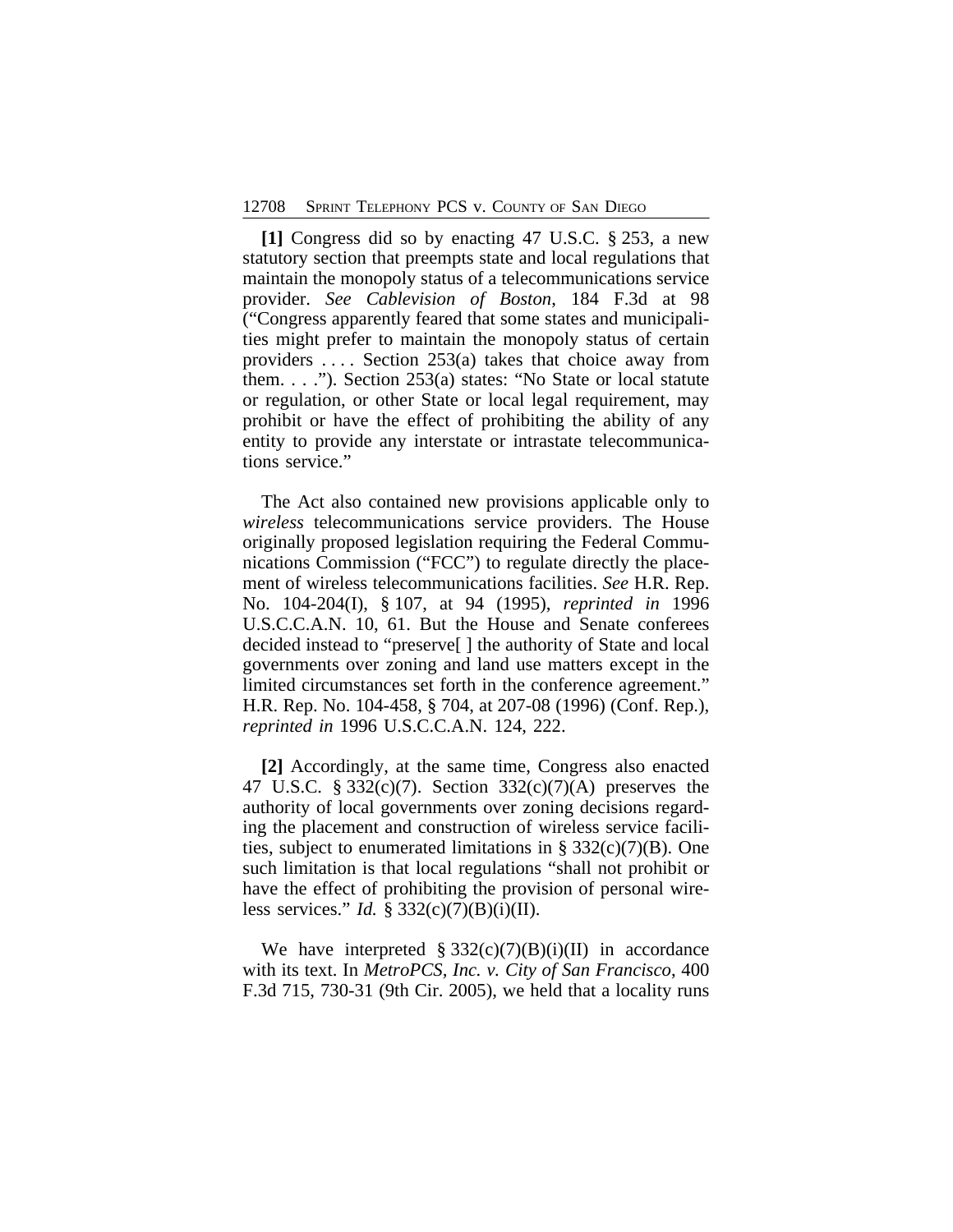afoul of that provision if (1) it imposes a "city-wide general ban on wireless services" or  $(2)$  it actually imposes restrictions that amount to an effective prohibition.

**[3]** Our interpretation of § 253(a), however, has not hewn as closely to its nearly identical text. Again, § 253(a) states: "No State or local statute or regulation, or other State or local legal requirement, may prohibit or have the effect of prohibiting the ability of any entity to provide any interstate or intrastate telecommunications service." In *Auburn*, we became one of the first federal circuit courts to interpret that provision. We surveyed district court decisions and adopted their broad interpretation of its preemptive effect. *Auburn*, 260 F.3d at 1175-76. In the course of doing so, we quoted  $\S 253(a)$  somewhat inaccurately, inserting an ellipsis in the text of § 253(a). *Id.* at 1175. We held that "[s]ection 253(a) preempts 'regulations that not only "prohibit" outright the ability of any entity to provide telecommunications services, but also those that "may . . . have the effect of prohibiting" the provision of such services.' " *Id.* (quoting *Bell Atl.-Md., Inc. v. Prince George's County*, 49 F. Supp. 2d 805, 814 (D. Md. 1999), *vacated and remanded on other grounds*, 212 F.3d 863 (4th Cir. 2000)); *see also Qwest Commc'ns Inc. v. City of Berkeley*, 433 F.3d 1253, 1258 (9th Cir. 2006) (invalidating the locality's regulations because they "may have the effect of prohibiting telecommunications companies from providing services"); *Qwest Corp. v. City of Portland*, 385 F.3d 1236, 1241 (9th Cir. 2004) (emphasizing that "regulations that *may* have the effect of prohibiting the provision of telecommunications services are preempted [by  $\S 253(a)$ ]"). It followed from that truncated version of the statute that, if a local regulation merely "create[s] a substantial . . . barrier" to the provision of services or "allows a city to bar" provision of services, *Auburn*, 260 F.3d at 1176, then § 253(a) preempts the regulation. Applying that broad standard, we held that the municipal regulations at issue in *Auburn* were preempted because they imposed procedural requirements, charged fees, authorized civil and criminal penalties, and—"the ultimate cudgel"—reserved discretion to the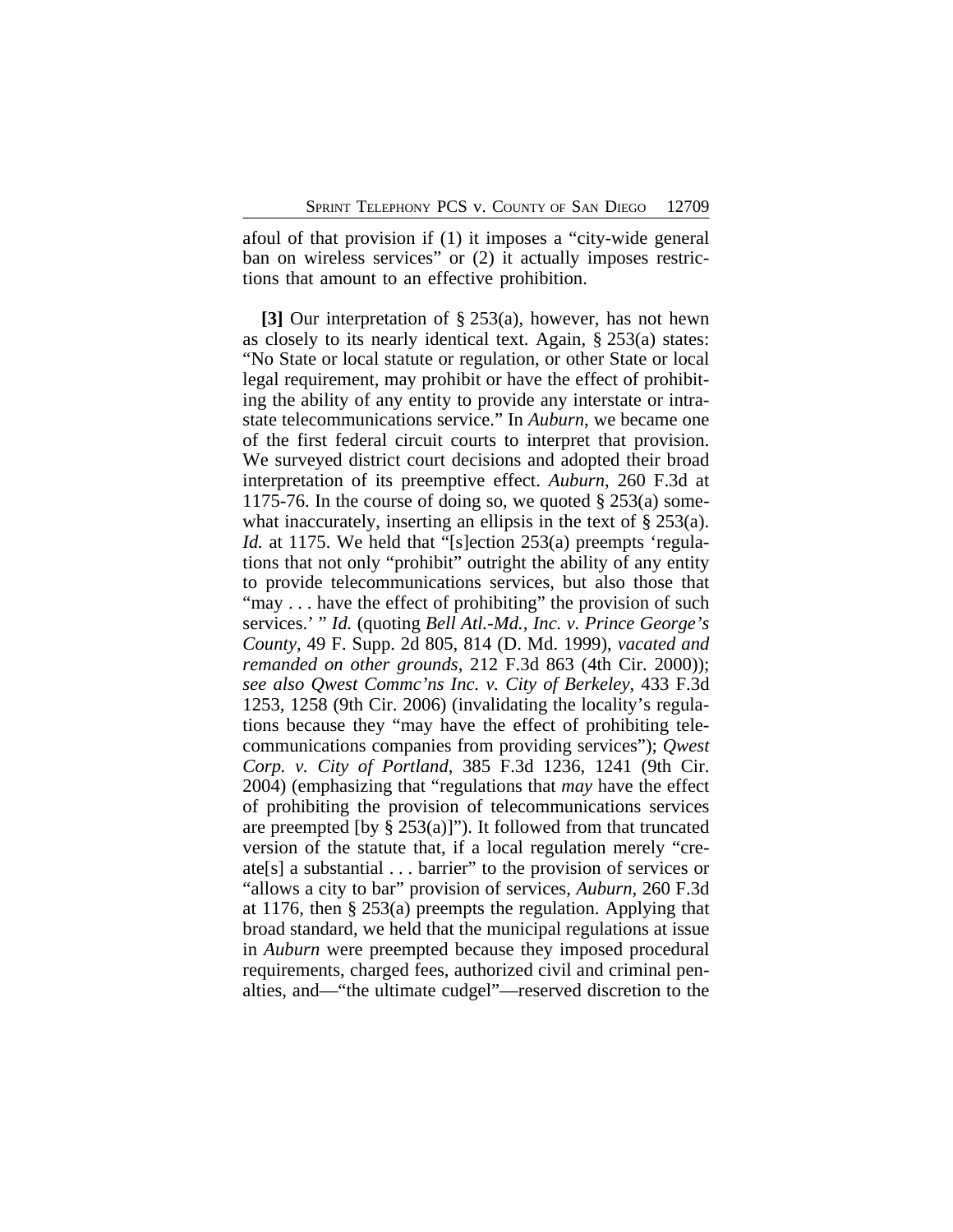city to grant, deny, or revoke the telecommunications franchises. *Id.*

Our expansive reading of the preemptive effect of  $\S 253(a)$ has had far-reaching consequences. The *Auburn* standard has led us to invalidate several local regulations. *See Berkeley*, 433 F.3d at 1258 (holding that Berkeley's regulations were preempted by § 253(a)); *Portland*, 385 F.3d at 1239-42 (reversing the district court's holding that Portland's regulations survived preemption and remanding for additional analysis). Three of our sister circuits also have followed our broad interpretation of § 253(a), albeit with little discussion. *See P.R. Tel. Co. v. Municipality of Guayanilla*, 450 F.3d 9, 18 (1st Cir. 2006) (citing *Qwest Corp. v. City of Santa Fe*, 380 F.3d 1258, 1269 (10th Cir. 2004)); *Santa Fe*, 380 F.3d at 1270 (quoting *Auburn*, 260 F.3d at 1176); *TCG N.Y., Inc. v. City of White Plains*, 305 F.3d 67, 76 (2d Cir. 2002). Applying our *Auburn* standard, federal district courts have invalidated local regulations in tens of cases across this nation's towns and cities. *See, e.g.*, *NextG Networks of Cal., Inc. v. County of Los Angeles*, 522 F. Supp. 2d 1240, 1253 (C.D. Cal. 2007); *TC Sys., Inc. v. Town of Colonie*, 263 F. Supp. 2d 471, 481-84 (N.D.N.Y. 2003); *XO Mo., Inc. v. City of Maryland Heights*, 256 F. Supp. 2d 987, 996-98 (E.D. Mo. 2003).

But the tension between the *Auburn* standard and the full text of § 253(a) has not gone unnoticed. *See City of Portland v. Elec. Lightwave, Inc.*, 452 F. Supp. 2d 1049, 1059 (D. Or. 2005) ("The Ninth Circuit's interpretation of the scope of section 253(a) appears to depart from the plain meaning of the statute . . . ."); *Qwest Corp. v. City of Portland*, 200 F. Supp. 2d 1250, 1255 (D. Or. 2002) (construing the *Auburn* standard as dictum because reading § 253(a) as preempting regulations that *may* have the effect of prohibiting telecommunications services "simply misreads the plain wording of the statute"), *rev'd by Portland*, 385 F.3d at 1241 ("Like it or not, both we and the district court are bound by our prior ruling [in *Auburn*]."); *see also Newpath Networks LLC v. City of Irvine*,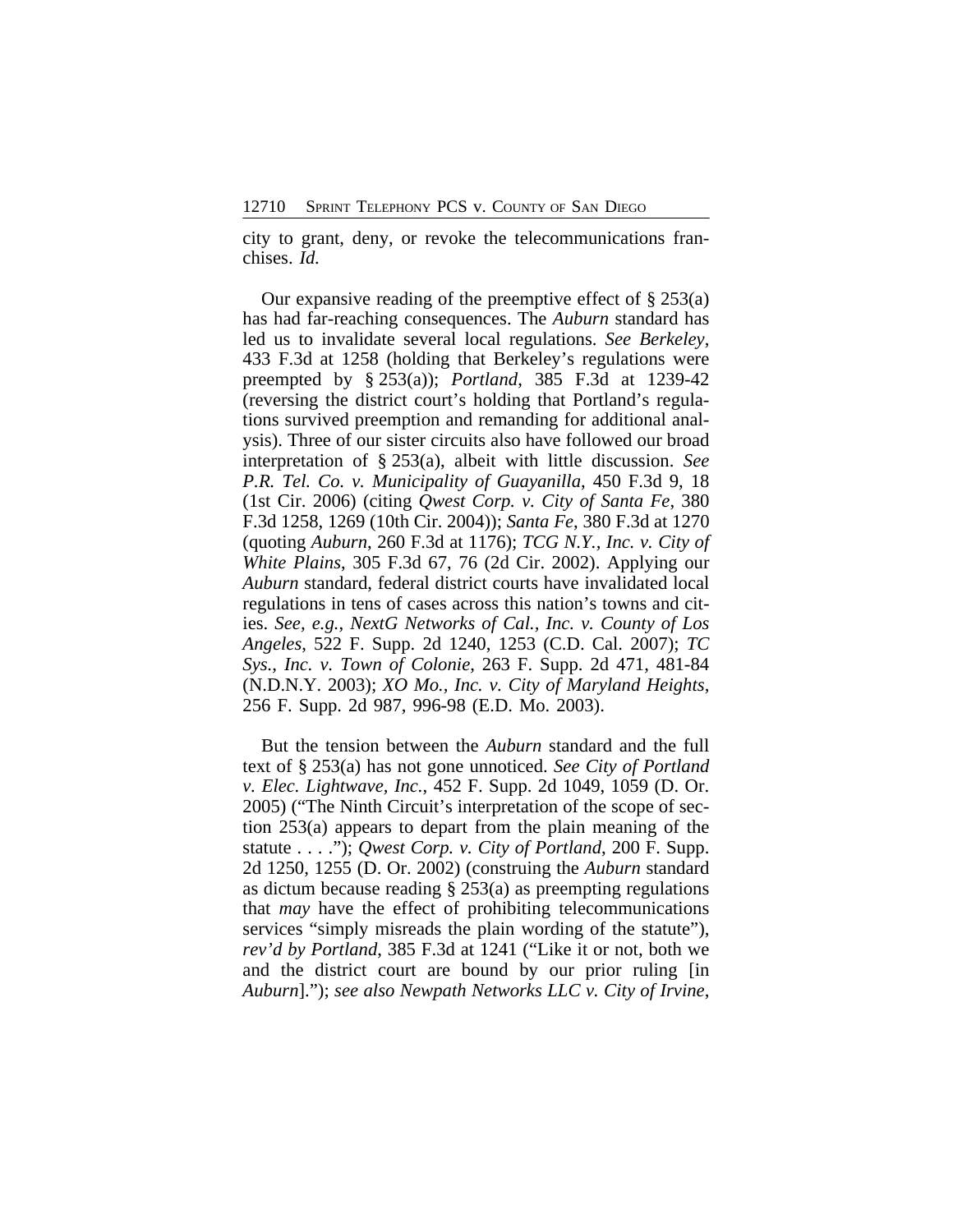No. SACV-06-550, 2008 WL 2199689, at \*4 (C.D. Cal. Mar. 10, 2008) (noting that "the Court is sympathetic to Irvine's argument that judicial decisions in this area have not been particularly instructive in telling municipalities how they may regulate in accordance with the . . . Act"). Recently, the Eighth Circuit rejected the *Auburn* standard and held that, to demonstrate preemption, a plaintiff "must show actual or effective prohibition, rather than the mere possibility of prohibition." *Level 3 Commc'ns, L.L.C. v. City of St. Louis*, 477 F.3d 528, 532-33 (8th Cir. 2007); *see also AT&T Commc'ns of Pac. Nw., Inc. v. City of Eugene*, 35 P.3d 1029, 1047-48 (Or. Ct. App. 2001) (implicitly rejecting the *Auburn* standard).

**[4]** We find persuasive the Eighth Circuit's and district courts' critique of *Auburn*. Section 253(a) provides that "[n]o State or local statute or regulation . . . may prohibit or have the effect of prohibiting. . . provi[sion of] . . . telecommunications service." In context, it is clear that Congress' use of the word "may" works in tandem with the negative modifier "[n]o" to convey the meaning that "state and local regulations shall not prohibit or have the effect of prohibiting telecommunications service." Our previous interpretation of the word "may" as meaning "might possibly" is incorrect. We therefore overrule *Auburn* and join the Eighth Circuit in holding that "a plaintiff suing a municipality under section 253(a) must show actual or effective prohibition, rather than the mere possibility of prohibition." *Level 3 Commc'ns*, 477 F.3d at 532.

Although our conclusion rests on the unambiguous text of § 253(a), we note that our interpretation is consistent with the FCC's. *See In re Cal. Payphone Ass'n*, 12 F.C.C.R. 14191, 14209 (1997) (holding that, to be preempted by  $\S 253(a)$ , a regulation "would have to actually prohibit or effectively prohibit" the provision of services); *Nat'l Cable & Telecomms. Ass'n v. Brand X Internet Servs.*, 545 U.S. 967, 980 (2005) (holding that the two-step *Chevron U.S.A. Inc. v. Natural Res. Def. Council, Inc.*, 467 U.S. 837 (1984), analysis applies to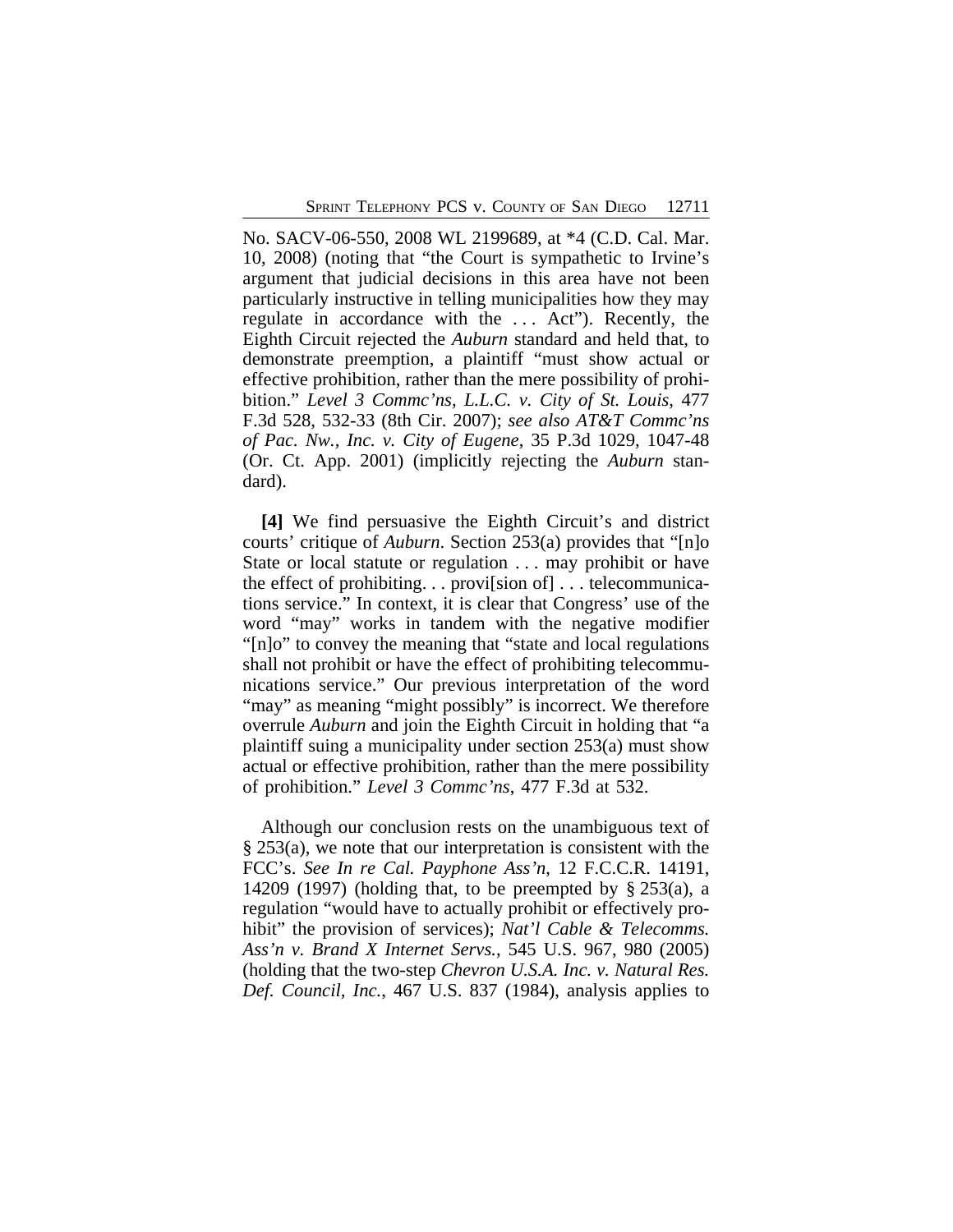FCC rulings). Were the statute ambiguous, we would defer to the FCC under *Chevron*, as its interpretation is certainly reasonable. 467 U.S. at 843. Our narrow interpretation of the preemptive effect of  $\S 253(a)$  also is consistent with the presumption that "express preemption statutory provisions should be given a narrow interpretation." *Air Conditioning & Refrigeration Inst. v. Energy Res. Conservation & Dev. Comm'n*, 410 F.3d 492, 496 (9th Cir. 2005).

Our present interpretation of § 253(a) is buttressed by our interpretation of the same relevant text in § 332(c)(7)(B)(i)(II) —"prohibit or have the effect of prohibiting." In *MetroPCS*, to construe § 332(c)(7)(B)(i)(II), we focused on the *actual* effects of the city's ordinance, not on what effects the ordinance *might possibly* allow. 400 F.3d at 732-34. Indeed, we rejected the plaintiff's argument that, because the city's zoning ordinance granted discretion to the city to reject an application based on vague standards such as "necessity," the ordinance necessarily constituted an effective prohibition. *Id.* at 724, 732. Consequently, our interpretation of the "effective prohibition" clause of  $\S 332(c)(7)(B)(i)(II)$  differed markedly from *Auburn*'s interpretation of the same relevant text in § 253(a). *Compare MetroPCS*, 400 F.3d at 731-35 (analyzing, under §  $332(c)(7)(B)(i)(II)$ , whether the city's ordinance and decision *actually* have the effect of prohibiting the provision of wireless services), *with Portland*, 385 F.3d at 1241 ("[R]egulations that *may* have the effect of prohibiting the provision of telecommunications services are preempted [by § 253(a)]."); *compare also MetroPCS*, 400 F.3d at 732 (rejecting the argument that "the City's zoning 'criteria,' which allow for [permit] denials based on findings that a given facility is 'not necessary' for the community, are 'impossible for any non-incumbent carrier to meet' and thus constitute an effective prohibition of wireless services"), *with Auburn*, 260 F.3d at 1176 (holding that the city's ordinance is an effective prohibition under § 253(a), in large part because the "city reserves discretion to grant, deny, or revoke the [telecommunications] franchises").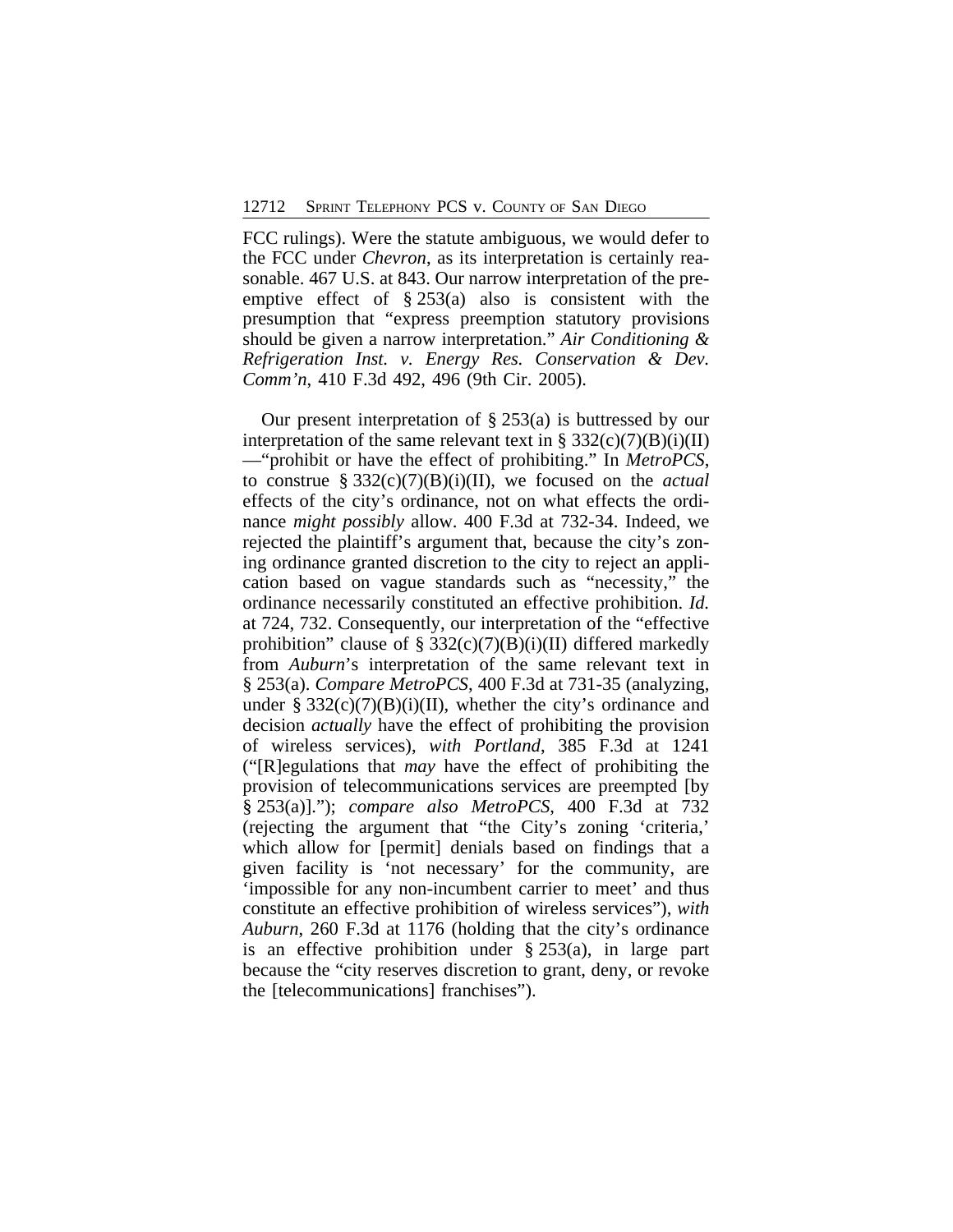When Congress uses the same text in the same statute, we presume that it intended the same meaning. *See N. Sports, Inc. v. Knupfer (In re Wind N' Wave)*, 509 F.3d 938, 945 (9th Cir. 2007) (applying the presumption); *Boise Cascade Corp. v. EPA*, 942 F.2d 1427, 1432 (9th Cir. 1991) ("We must presume that words used more than once in the same statute have the same meaning."); *see also Smith v. City of Jackson*, 544 U.S. 228, 233 (2005) (plurality opinion) ("[W]e begin with the premise that when Congress uses the same language in two statutes having similar purposes, particularly when one is enacted shortly after the other, it is appropriate to presume that Congress intended that text to have the same meaning in both statutes."); *id.* at 261 (O'Connor, J., concurring in the judgment) (stating that the presumption should apply in the absence of "strong evidence" to the contrary). We see nothing suggesting that Congress intended a different meaning of the text "prohibit or have the effect of prohibiting" in the two statutory provisions, enacted at the same time, in the same statute.

**[5]** Our holding today therefore harmonizes our interpretations of the identical relevant text in §§ 253(a) and 332(c)(7)(B)(i)(II).**<sup>2</sup>** Under both, a plaintiff must establish either an outright prohibition or an effective prohibition on the provision of telecommunications services; a plaintiff's showing that a locality could *potentially* prohibit the provision of telecommunications services is insufficient.

Because Sprint's suit hinges on the statutory text that we interpreted above—"prohibit or have the effect of prohibiting"—we need not decide whether Sprint's suit falls under § 253 or § 332. As we now hold, the legal standard is the same under either.

**<sup>2</sup>**We make no comment on what differences, if any, exist between the two statutory sections in other contexts.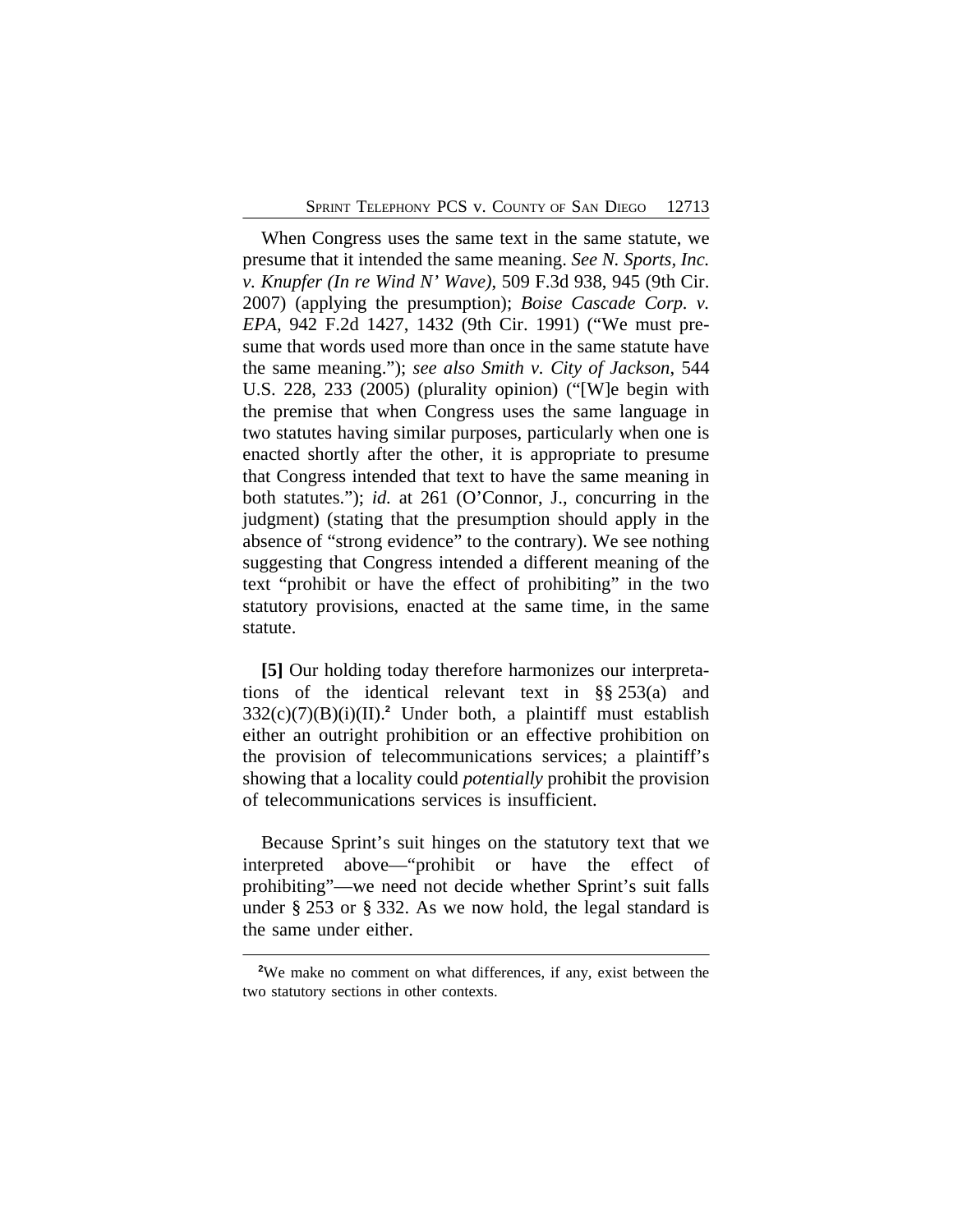### B. *The Effective Prohibition Standard Applied to the County of San Diego's Ordinance*

**[6]** Having established the proper legal standard, we turn to Sprint's facial challenge to the Ordinance. "A facial challenge to a legislative Act is, of course, the most difficult challenge to mount successfully, since the challenger must establish that no set of circumstances exists under which the Act would be valid." *United States v. Salerno*, 481 U.S. 739, 745 (1987).**<sup>3</sup>**

The Ordinance plainly is not an outright ban on wireless facilities. We thus consider whether the Ordinance effectively prohibits the provision of wireless facilities. We have no difficulty concluding that it does not.

The Ordinance imposes a layer of requirements for wireless facilities in addition to the zoning requirements for other structures. On the face of the Ordinance, none of the requirements, individually or in combination, prohibits the construction of sufficient facilities to provide wireless services to the County of San Diego.

**[7]** Most of Sprint's arguments focus on the discretion reserved to the zoning board. For instance, Sprint complains that the zoning board must consider a number of "malleable and open-ended concepts" such as community character and

<sup>&</sup>lt;sup>3</sup>The Supreme Court and this court have called into question the continuing validity of the *Salerno* rule in the context of First Amendment challenges. *See, e.g.*, *Wash. State Grange v. Wash. State Republican Party*, 128 S. Ct. 1184, 1190 (2008); *Hotel & Motel Ass'n of Oakland v. City of Oakland*, 344 F.3d 959, 971-72 (9th Cir. 2003). In cases involving federal preemption of a local statute, however, the rule applies with full force. *See Hotel & Motel Ass'n*, 344 F.3d at 971 ("To bring a successful facial challenge outside the context of the First Amendment, 'the challenger must establish that no set of circumstances exists under which the [statute] would be valid.' " (alteration in original) (quoting *Salerno*, 481 U.S. at 745)); *see also Anderson v. Edwards*, 514 U.S. 143, 155 n.6 (1995) (unanimous opinion) (applying *Salerno* to a federal preemption facial challenge to a state statute).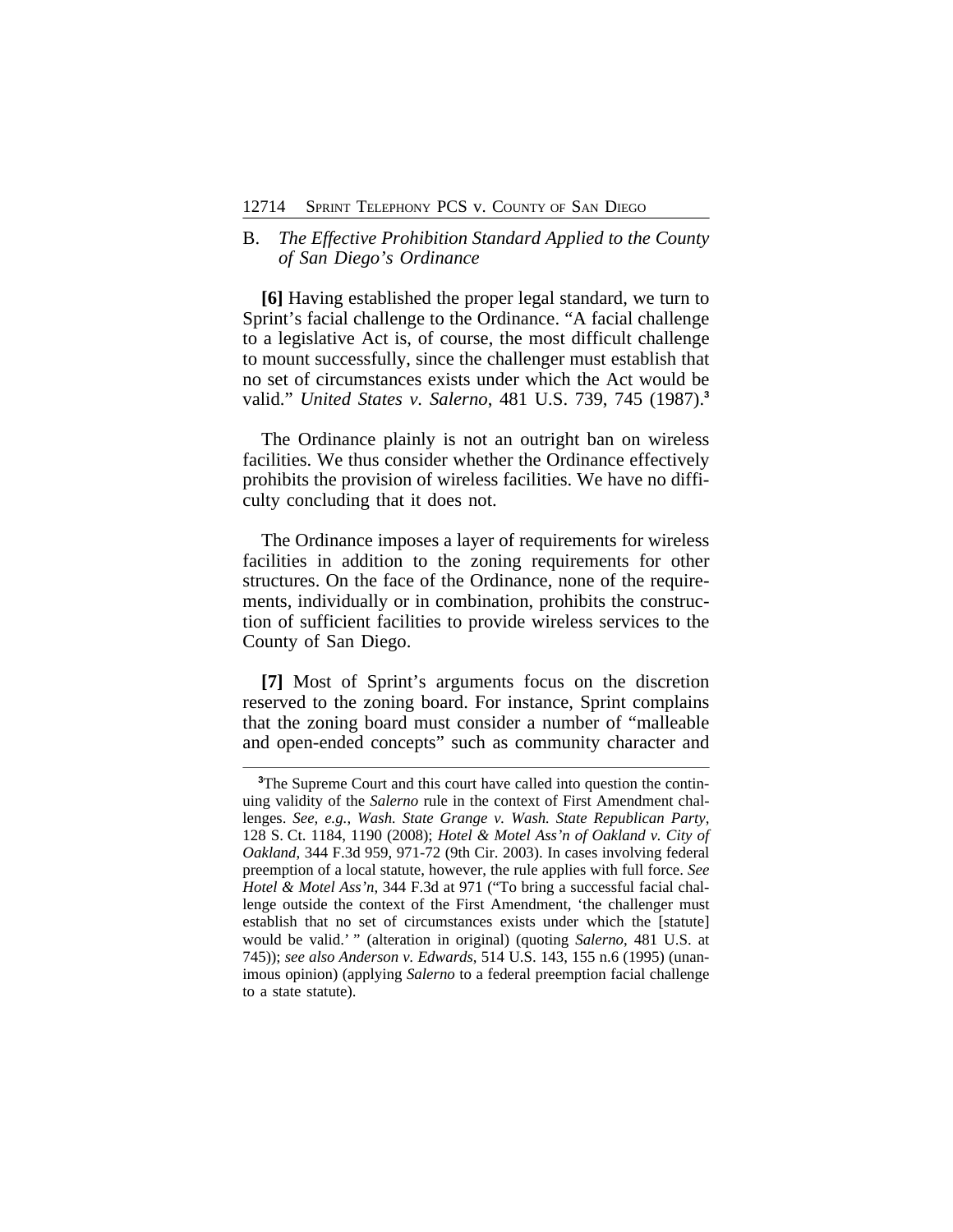aesthetics; it may deny or modify applications for "any other relevant impact of the proposed use"; and it may impose almost any condition that it deems appropriate. A certain level of discretion is involved in evaluating any application for a zoning permit. It is certainly true that a zoning board *could* exercise its discretion to effectively prohibit the provision of wireless services, but it is equally true (and more likely) that a zoning board would exercise its discretion only to balance the competing goals of an ordinance—the provision of wireless services and other valid public goals such as safety and aesthetics. In any event, Sprint cannot meet its high burden of proving that "no set of circumstances exists under which the [Ordinance] would be valid," *Salerno*, 481 U.S. at 745, simply because the zoning board exercises some discretion.

**[8]** The same reasoning applies to Sprint's complaint that the Ordinance imposes detailed application requirements and requires public hearings. Although a zoning board could conceivably use these procedural requirements to stall applications and thus effectively prohibit the provision of wireless services, the zoning board equally could use these tools to evaluate fully and promptly the merits of an application. Sprint has pointed to no requirement that, on its face, demonstrates that Sprint is effectively prohibited from providing wireless services. For example, the Ordinance does not impose an excessively long waiting period that would amount to an effective prohibition. Moreover, if a telecommunications provider believes that the zoning board is in fact using its procedural rules to delay unreasonably an application, or its discretionary authority to deny an application unjustifiably, the Act provides an expedited judicial review process in federal or state court. *See* 47 U.S.C. § 332(c)(7)(B)(ii) & (v).

**[9]** We are equally unpersuaded by Sprint's challenges to the substantive requirements of the Ordinance. Sprint has not identified a single requirement that effectively prohibits it from providing wireless services. On the face of the Ordinance, requiring a certain amount of camouflage, modest set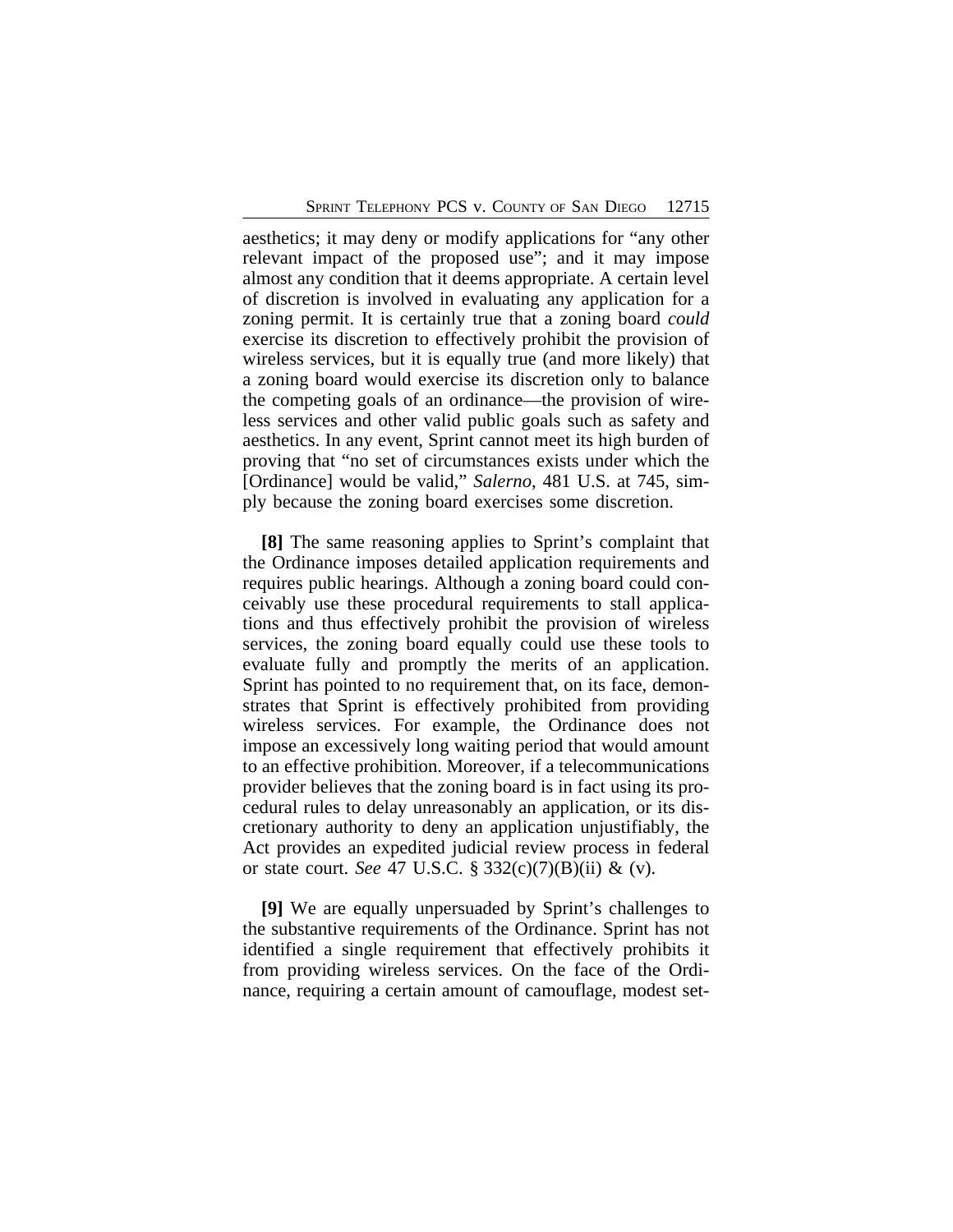backs, and maintenance of the facility are reasonable and responsible conditions for the construction of wireless facilities, not an effective prohibition.

That is not to say, of course, that a plaintiff could never succeed in a facial challenge. If an ordinance required, for instance, that all facilities be underground and the plaintiff introduced evidence that, to operate, wireless facilities must be above ground, the ordinance would effectively prohibit it from providing services. Or, if an ordinance mandated that no wireless facilities be located within one mile of a road, a plaintiff could show that, because of the number and location of roads, the rule constituted an effective prohibition. We have held previously that rules effecting a "significant gap" in service coverage could amount to an effective prohibition, *MetroPCS*, 400 F.3d at 731-35, and we have no reason to question that holding today.

**[10]** In conclusion, the Ordinance does not effectively prohibit Sprint from providing wireless services. Therefore, the Act does not preempt the County's wireless telecommunications ordinance.

#### C. *Section 1983 claim*

**[11]** We adopt the reasoning and conclusion of the threejudge panel that 42 U.S.C. § 1983 claims cannot be brought for violations of 47 U.S.C. § 253. *Sprint Telephony*, 490 F.3d at 716-18; *accord Santa Fe*, 380 F.3d at 1266-67; *see also Kay v. City of Rancho Palos Verdes*, 504 F.3d 803, 812-15 (9th Cir. 2007) (holding that § 1983 claims cannot be brought for violations of 47 U.S.C. § 332).

AFFIRMED with respect to the § 1983 claim; otherwise REVERSED. Costs on appeal awarded to Defendants - Appellees/Cross-Appellants.